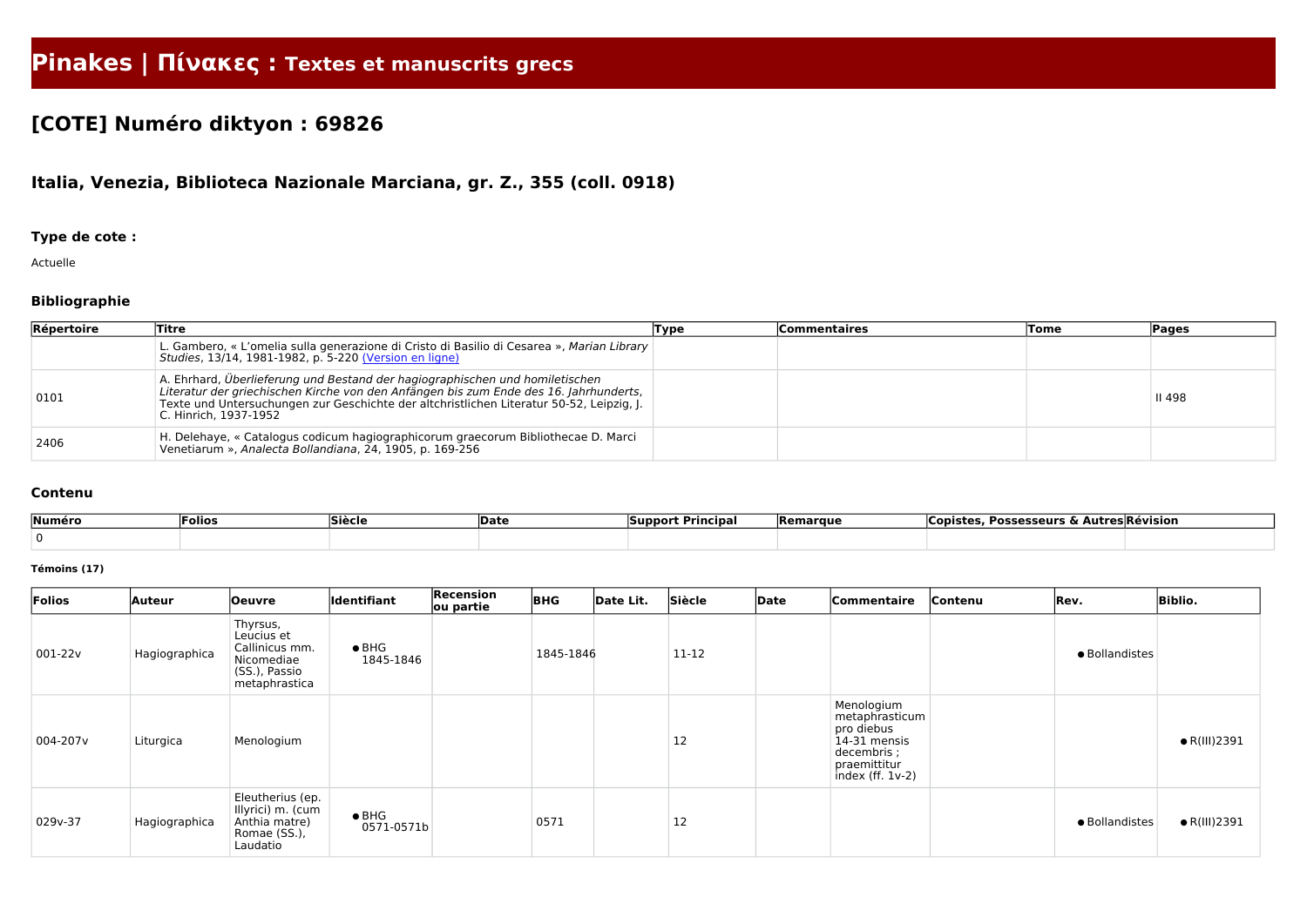| Folios    | <b>Auteur</b>            | <b>Oeuvre</b>                                                                                    | Identifiant                | Recension<br>ou partie | <b>BHG</b> | Date Lit. | Siècle    | Date | Commentaire | Contenu | Rev.           | <b>Biblio.</b>       |
|-----------|--------------------------|--------------------------------------------------------------------------------------------------|----------------------------|------------------------|------------|-----------|-----------|------|-------------|---------|----------------|----------------------|
| 037-53    | Hagiographica            | Daniel propheta<br>et pueri tres<br>$(S\dot{S}.),$<br>Commentarius<br>metaphrasticus             | ● BHG 0485                 |                        | 0485       |           | <b>12</b> |      |             |         | · Bollandistes | $\bullet$ R(III)2391 |
| 053-61    | Hagiographica            | Bonifatius m.<br>Tarsi (S.),<br>Passio<br>metaphrastica                                          | $\bullet$ BHG<br>0281-0282 |                        | 0281-0282  |           | <b>12</b> |      |             |         | · Bollandistes | $\bullet$ R(III)2391 |
| 061v-74v  | Hagiographica            | Sebastianus et<br>soc. mm.<br>Romae (SS.),<br>Passio<br>decurtata                                | • BHG 1620                 |                        | 1620       |           | <b>12</b> |      |             |         | · Bollandistes |                      |
| 074v-82   | Hagiographica            | Ignatius ep.<br>Antiochenus m.<br>(S.), Passio<br>metaphrastica                                  | ● BHG 0815                 |                        | 0815       |           | 12        |      |             |         | · Bollandistes |                      |
| 082-89    | Hagiographica            | Iuliana v. m.<br>Nicomediae<br>(S.), Passio<br>metaphrastica                                     | • BHG 0963                 |                        | 0963       |           | <b>12</b> |      |             |         | · Bollandistes |                      |
| 089-107v  | Hagiographica            | Anastasia<br>uidua, Agape,<br>Irene et Chione<br>vv. mm. Romae<br>(SS.), Passio<br>metaphrastica | ● BHG 0082                 |                        | 0082       |           | 12        |      |             |         | · Bollandistes | $\bullet$ R(III)2391 |
| 107v-111  | Hagiographica            | Martyres X in<br>Creta (SS.),<br>Passio<br>metaphrastica                                         | • BHG 1197                 |                        | 1197       |           | 12        |      |             |         | · Bollandistes |                      |
| 111v-132v | Hagiographica            | Eugenia v.<br>Alexandrina m.<br>Romae (S.),<br>Passio<br>metaphrastica                           | ● BHG 0608                 |                        | 0608       |           | <b>12</b> |      |             |         | · Bollandistes |                      |
| 133-144v  | Theodora<br>Kantakouzene | Vita SS.<br>Theophanis et<br>Theodori<br>fratrum<br>graptorum                                    | • BHG 1793                 |                        | 1793       |           | <b>12</b> |      |             |         | · Bollandistes |                      |
| 145-167   | Hagiographica            | Indus et Domna<br>cum soc. mm.<br>Nicomediae<br>(SS.), Passio<br>metaphrastica                   | ● BHG 0823                 |                        | 0823       |           | 12        |      |             |         | · Bollandistes |                      |
| 168-186v  | Hagiographica            | Marcellus<br>archimandrita<br>Acoemetorum<br>CP. (S.), Vita<br>metaphrastica                     | • BHG 1028                 |                        | 1028       |           | <b>12</b> |      |             |         | · Bollandistes |                      |